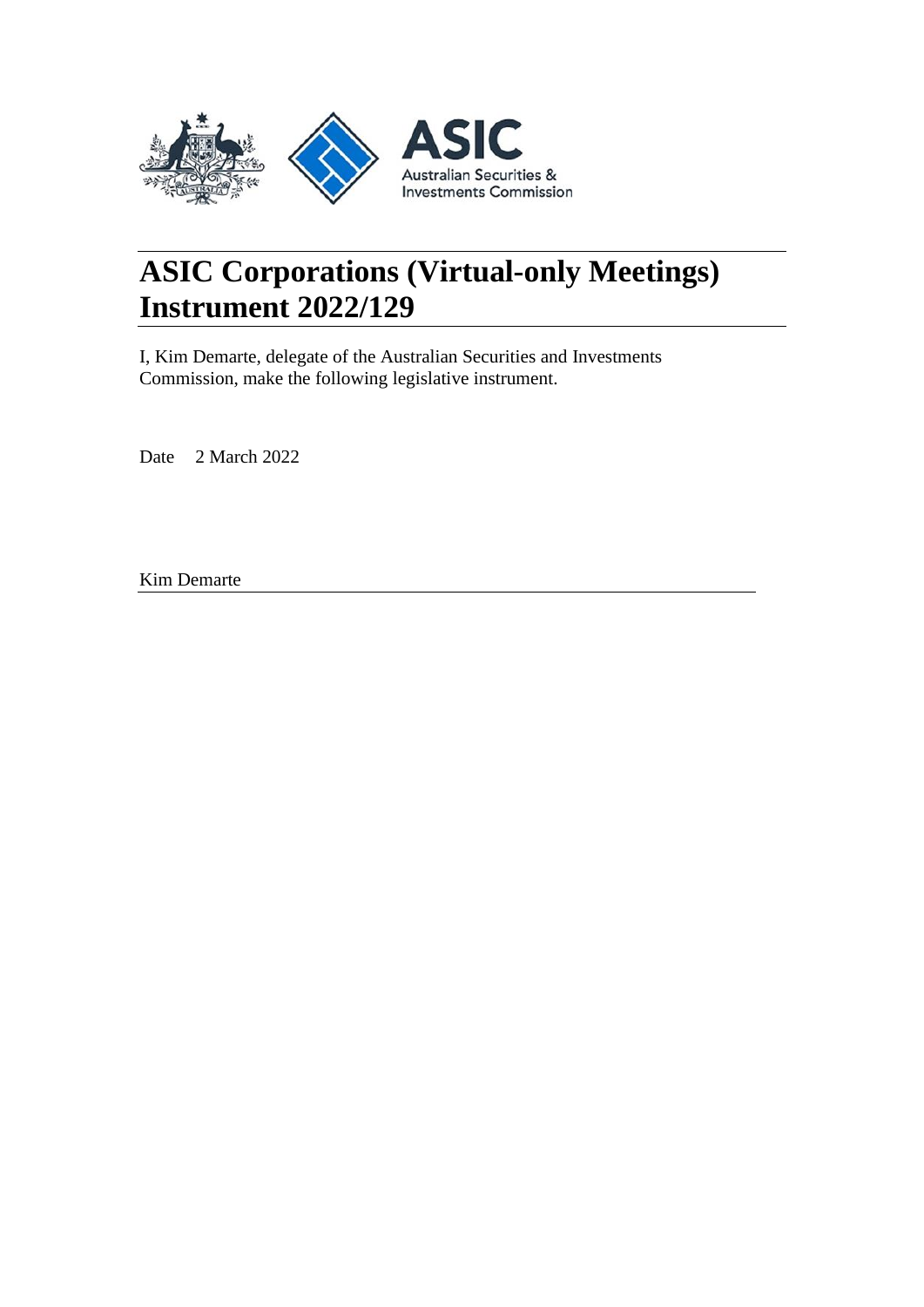## **Contents**

|   | <b>Part 1-Preliminary</b>                                                |                  |
|---|--------------------------------------------------------------------------|------------------|
|   |                                                                          |                  |
| 2 |                                                                          |                  |
|   |                                                                          |                  |
|   |                                                                          |                  |
|   | <b>Part 2—Determination</b>                                              | 3                |
|   | 5 Entities that may hold meetings using virtual meeting technology only— |                  |
|   | 6 Entities that may hold meetings using virtual meeting technology only— |                  |
|   |                                                                          |                  |
|   | Part 3-Repeal                                                            | $\boldsymbol{4}$ |
| 8 |                                                                          |                  |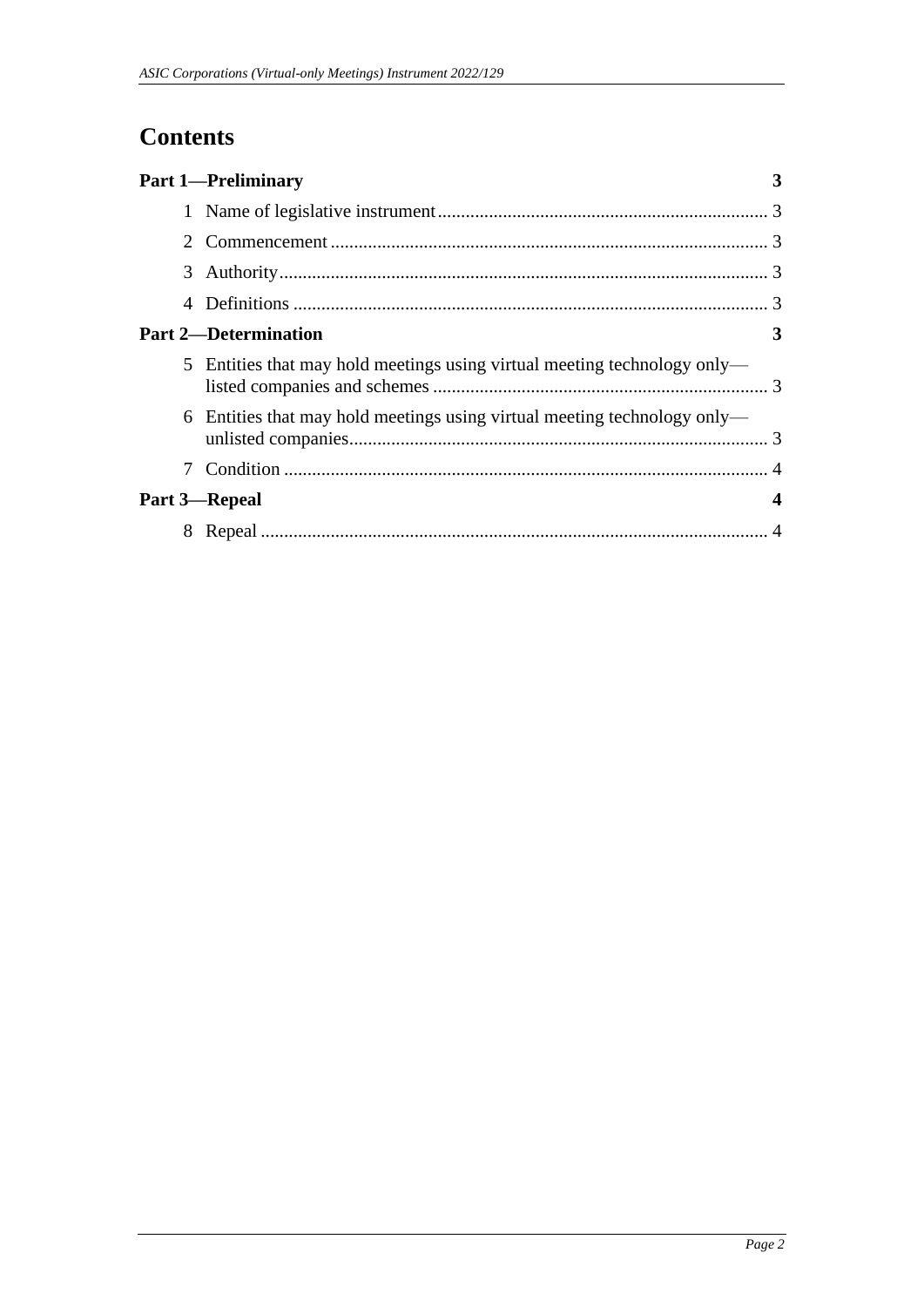### <span id="page-2-1"></span><span id="page-2-0"></span>**Part 1—Preliminary**

### **1 Name of legislative instrument**

This is the *ASIC Corporations (Virtual-only Meetings) Instrument 2022/129.*

### <span id="page-2-2"></span>**2 Commencement**

This instrument commences on the later of:

- (a) 1 April 2022; and
- (b) the day after it is registered on the Federal Register of Legislation.

Note: The register may be accessed a[t www.legislation.gov.au.](http://www.legislation.gov.au/)

#### <span id="page-2-3"></span>**3 Authority**

This instrument is made under subsection 253TA(2) of the *Corporations Act 2001*.

#### <span id="page-2-4"></span>**4 Definitions**

In this instrument:

*Act* means the *Corporations Act 2001*.

### <span id="page-2-6"></span><span id="page-2-5"></span>**Part 2—Determination**

### **5 Entities that may hold meetings using virtual meeting technology only listed companies and schemes**

- (1) Each listed company and each listed and unlisted registered scheme is specified for the purposes of section 253TA of the Act.
- (2) The determination in subsection (1) ceases to apply at the end of 31 May 2022.

#### <span id="page-2-7"></span>**6 Entities that may hold meetings using virtual meeting technology only unlisted companies**

- (1) Each unlisted company is specified for the purposes of section 253TA of the Act.
- (2) The determination in subsection (1) ceases to apply at the end of 30 June 2022.